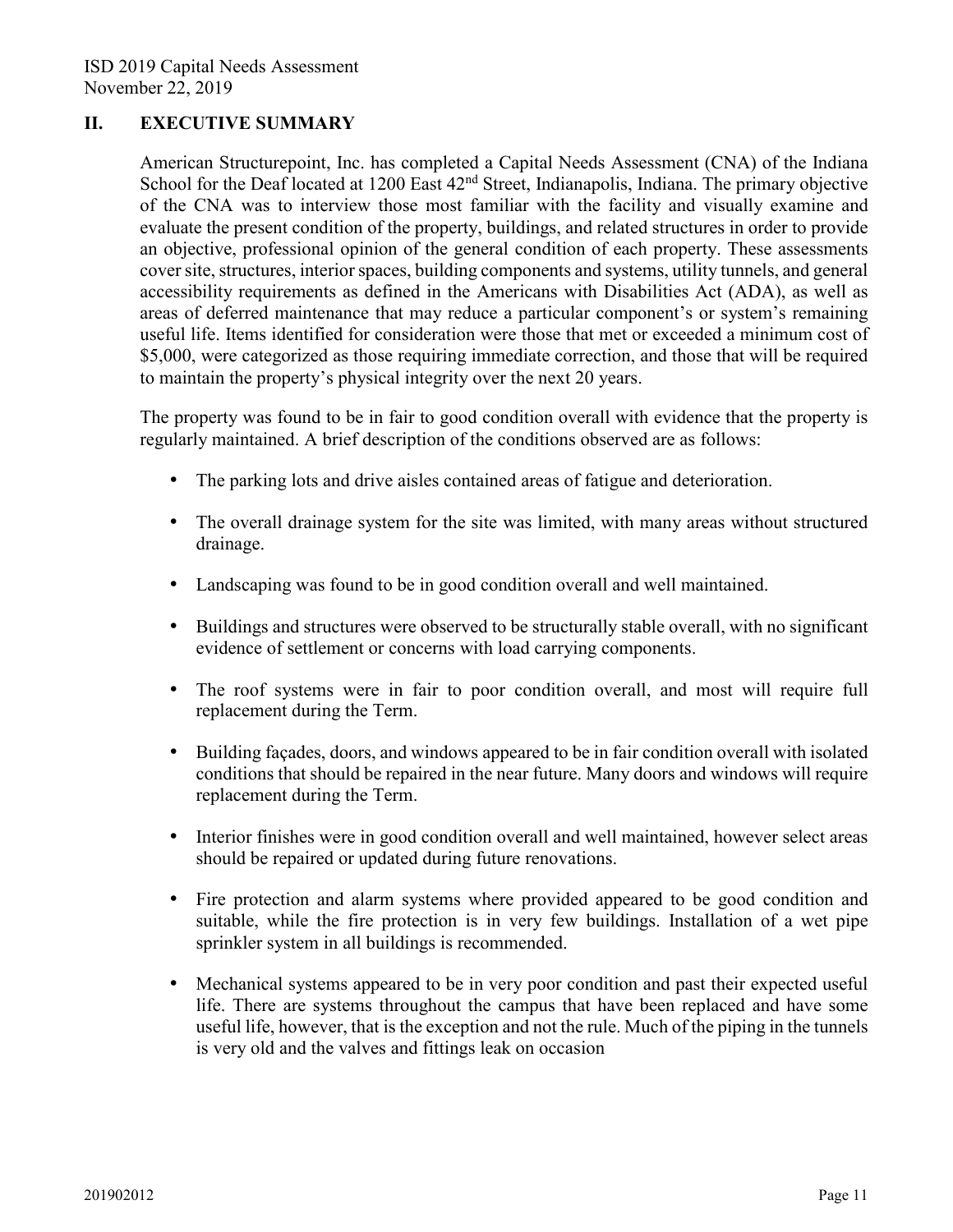## ISD 2019 Capital Needs Assessment November 22, 2019

- Plumbing systems and equipment throughout the campus is in varying states of its useful expected life and should be scheduled for replacement on an as needed basis.
- The electrical system is generally in fair condition, with some areas at or near the end of their anticipated service life. The lighting systems are sufficient, however they could be more efficient if upgraded to LED.
- Egress, building code and life safety requirements appeared to be adequately addressed overall with some minor issues to be rectified.
- ADA accessibility requirements were compliant for the most part; however, upgrades are recommended to provide a greater level of general ADA accessibility.

An overall budget for anticipated repairs to, and replacement of the major building systems and components over the next 20 years has been identified for each building with an associated opinion of probable cost as indicated in the table below. Values within the report have been rounded to the nearest thousand dollars.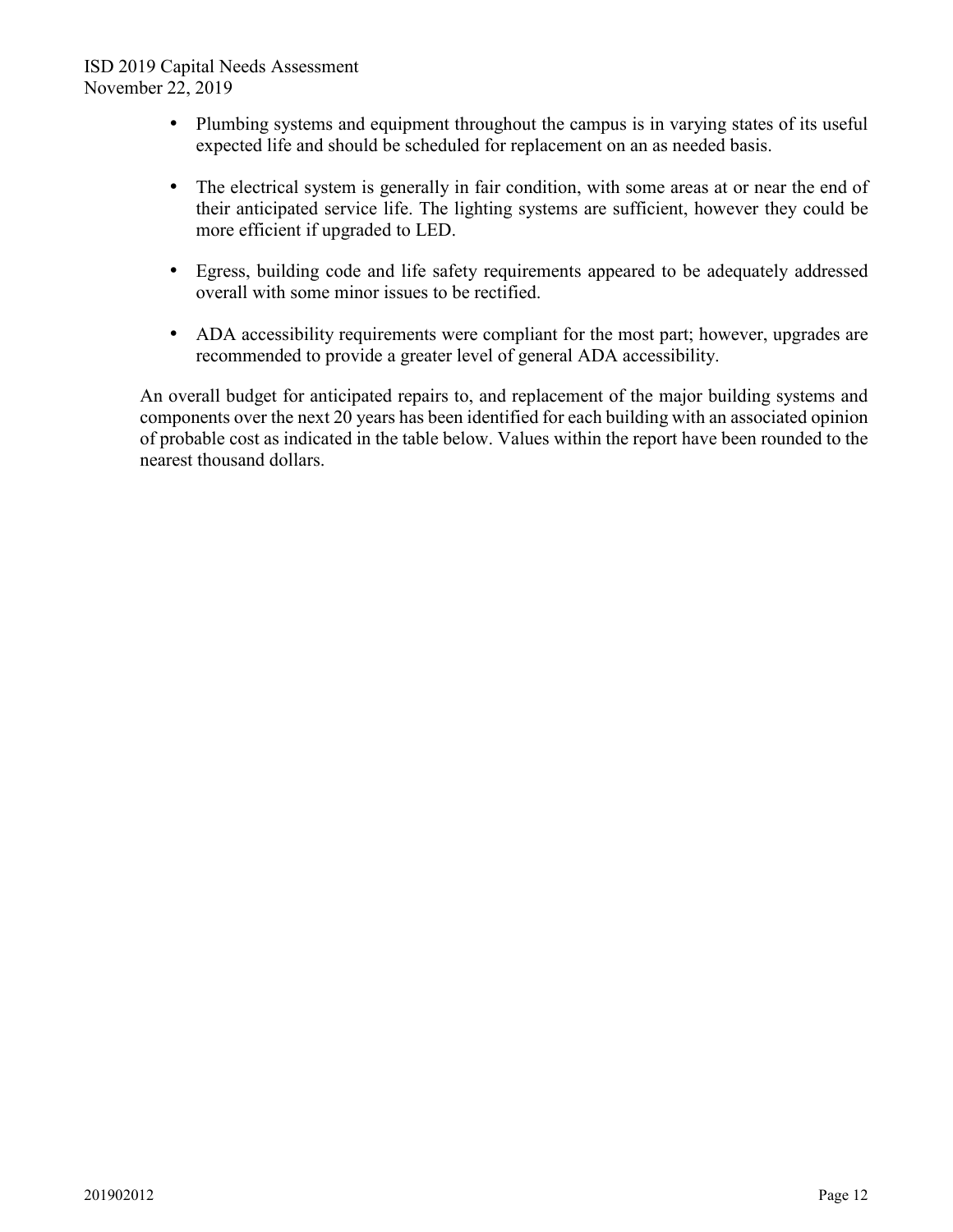## **III. OPINION OF PROBABLE COST (OPC)**

| <b>Report</b><br><b>Section</b>       | <b>FACILITY</b>                                                                  | <b>OPC</b>   |
|---------------------------------------|----------------------------------------------------------------------------------|--------------|
| IV                                    | <b>Overall Site Assessment</b>                                                   | \$10,914,000 |
| V                                     | Building $1 - J.A.$ Raney                                                        | \$2,356,000  |
| VI                                    | Building 2 - J.A. Raney Hall                                                     | \$2,393,000  |
| <b>VII</b>                            | Building 3 - Simms                                                               | \$723,000    |
| <b>VIII</b>                           | Buildings 4 and 5 – Simms Hall & Cafeteria and Simms<br><b>Elementary School</b> | \$6,259,000  |
| IX                                    | Building 6 - Willard Hall                                                        | \$6,133,000  |
| X                                     | Building 7 – Stanfill Career & Technical Education Building                      | \$3,416,000  |
| XI                                    | Building 8 - Residence Hall                                                      | \$9,255,000  |
| XII                                   | Building 9 – Dixon House                                                         | \$303,000    |
| <b>XIII</b>                           | Building 10 - Brown Cafeteria                                                    | \$1,887,000  |
| XIV                                   | Building 11 - Storeroom                                                          | \$705,000    |
| XV                                    | Building 12 - Laundry                                                            | \$385,000    |
| <b>XVI</b>                            | Building 13 – Powerhouse                                                         | \$2,625,000  |
| <b>XVII</b>                           | Building 14 – Storage Shed                                                       | \$68,000     |
| <b>XVIII</b>                          | Building 15 - Physical Plant                                                     | \$1,055,000  |
| <b>XIX</b>                            | Building 17 - Caskey Activity Building                                           | \$4,826,000  |
| XX                                    | Building 18 – Scout Cabin                                                        | \$125,000    |
| XXI                                   | Building 19 - Athletic Building & Fields                                         | \$177,000    |
| <b>XXII</b>                           | Building 20 – Campus Police Post                                                 | \$36,000     |
| <b>XXIII</b>                          | Building 22 – Eliza Willard Assessment Center                                    | \$381,000    |
| <b>XXIV</b>                           | <b>Additional Storage Building</b>                                               | \$15,000     |
| <b>Subtotal</b>                       |                                                                                  | \$54,037,000 |
| Contingency (15%)                     |                                                                                  | \$8,105,550  |
| <b>TOTAL OPINION OF PROBABLE COST</b> |                                                                                  | \$62,142,550 |

*If a site or building component requires repair or replacement, then these items should be addressed in the near future or in a timeframe specifically identified in the report. ADA upgrades are considered as required as they apply to Title II.*